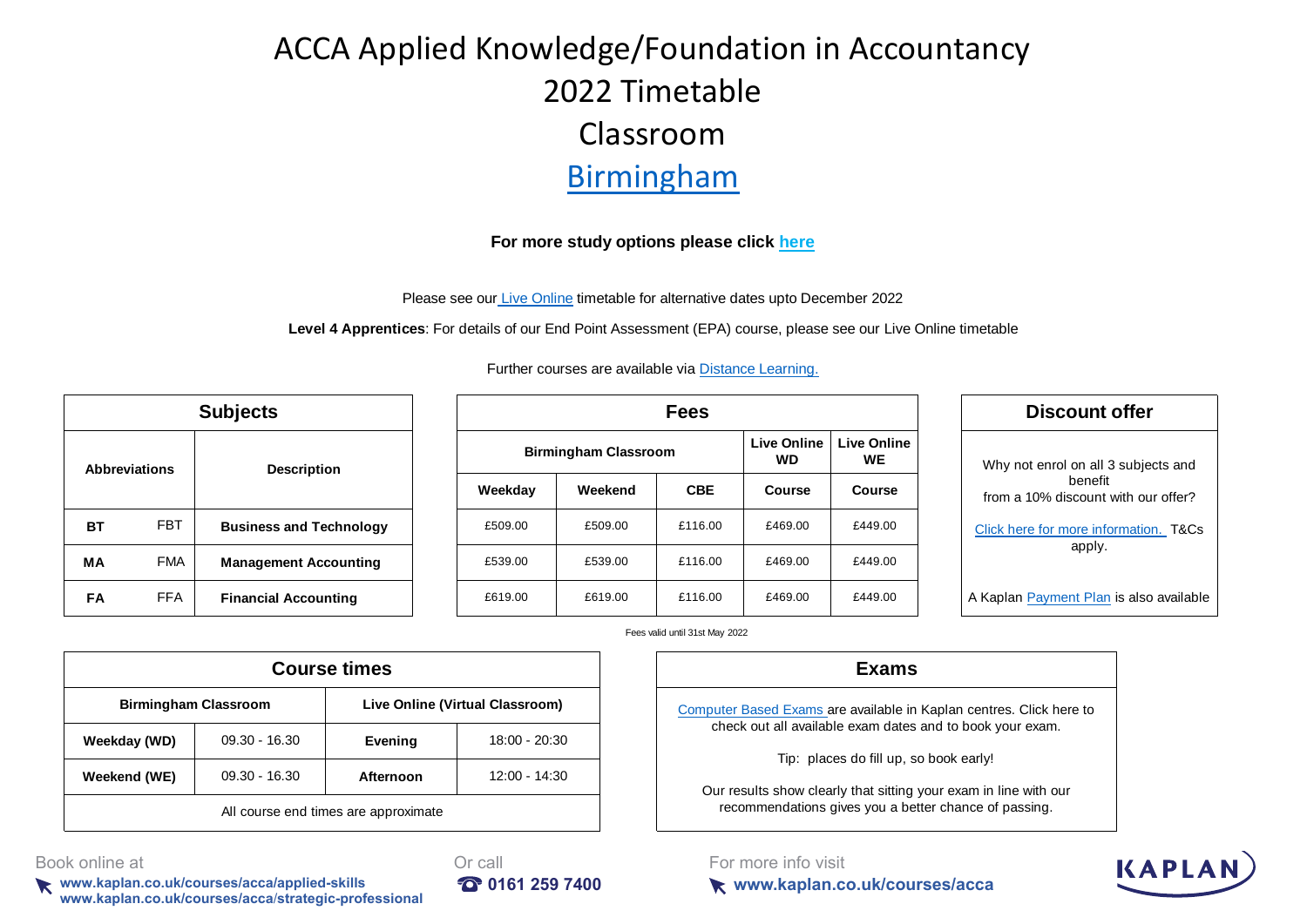## **Applied Knowledge Module**

## **Business and Technology**

**January - June 2022 courses**

| B.                           | Pass & Go |        |        |        |  |  |  |  |
|------------------------------|-----------|--------|--------|--------|--|--|--|--|
| <b>Birmingham</b><br>Weekday | Fri       | Thu    | Tue    | Fri    |  |  |  |  |
|                              | 24 Jun    | 30 Jun | 05 Jul | 15 Jul |  |  |  |  |

### **July - December 2022 courses**

|                   | Pass & Go |        |        |        |  |  |  |  |
|-------------------|-----------|--------|--------|--------|--|--|--|--|
| <b>Birmingham</b> | Sat       | Sat    | Sat    | Sat    |  |  |  |  |
| Weekend           | 05 Nov    | 12 Nov | 19 Nov | 26 Nov |  |  |  |  |

Computer Based Exams are available in Kaplan centres. Check out all available exam dates and book your exam. Tip: places do fill up, so book early!

Book online at **Driverse and Critical** Book online at

**www.kaplan.co.uk/courses/acca/applied-skills <b>10161 259 7400 www.kaplan.co.uk/courses/acca**/**strategic-professional**



For more info visit **www.kaplan.co.uk/courses/acca**

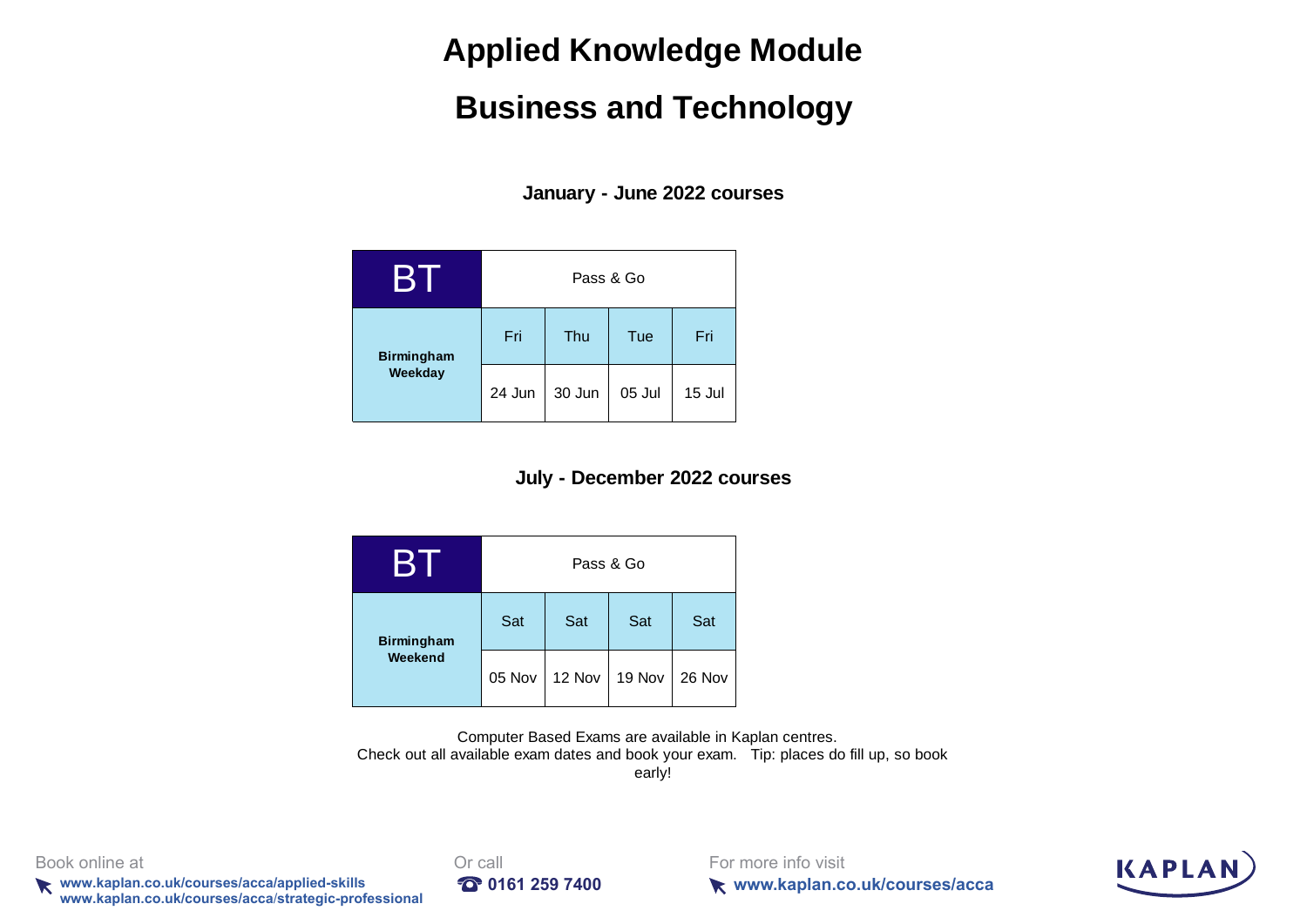## **Applied Knowledge Module**

## **Management Accounting**

**January - June 2022 courses**

| MA                | Pass & Go |            |        |        |        |  |  |  |  |
|-------------------|-----------|------------|--------|--------|--------|--|--|--|--|
| <b>Birmingham</b> | Fri       | Fri        | Fri    | Fri    | Thu    |  |  |  |  |
| Weekday           | 29 Apr    | 06 May $ $ | 13 May | 20 May | 26 May |  |  |  |  |

### **July - December 2022 courses**

| MA                           | Pass & Go |        |        |        |        |  |  |  |  |
|------------------------------|-----------|--------|--------|--------|--------|--|--|--|--|
| <b>Birmingham</b><br>Weekday | Thu       | Fri    | Fri    | Fri    | Fri    |  |  |  |  |
|                              | 03 Nov    | 04 Nov | 18 Nov | 25 Nov | 02 Dec |  |  |  |  |

Computer Based Exams are available in Kaplan centres. Check out all available exam dates and book your exam. Tip: places do fill up, so book early!



**k** www.kaplan.co.uk/courses/acca/applied-skills **197400 10161 259 7400 www.kaplan.co.uk/courses/acca**/**strategic-professional**



For more info visit **www.kaplan.co.uk/courses/acca**